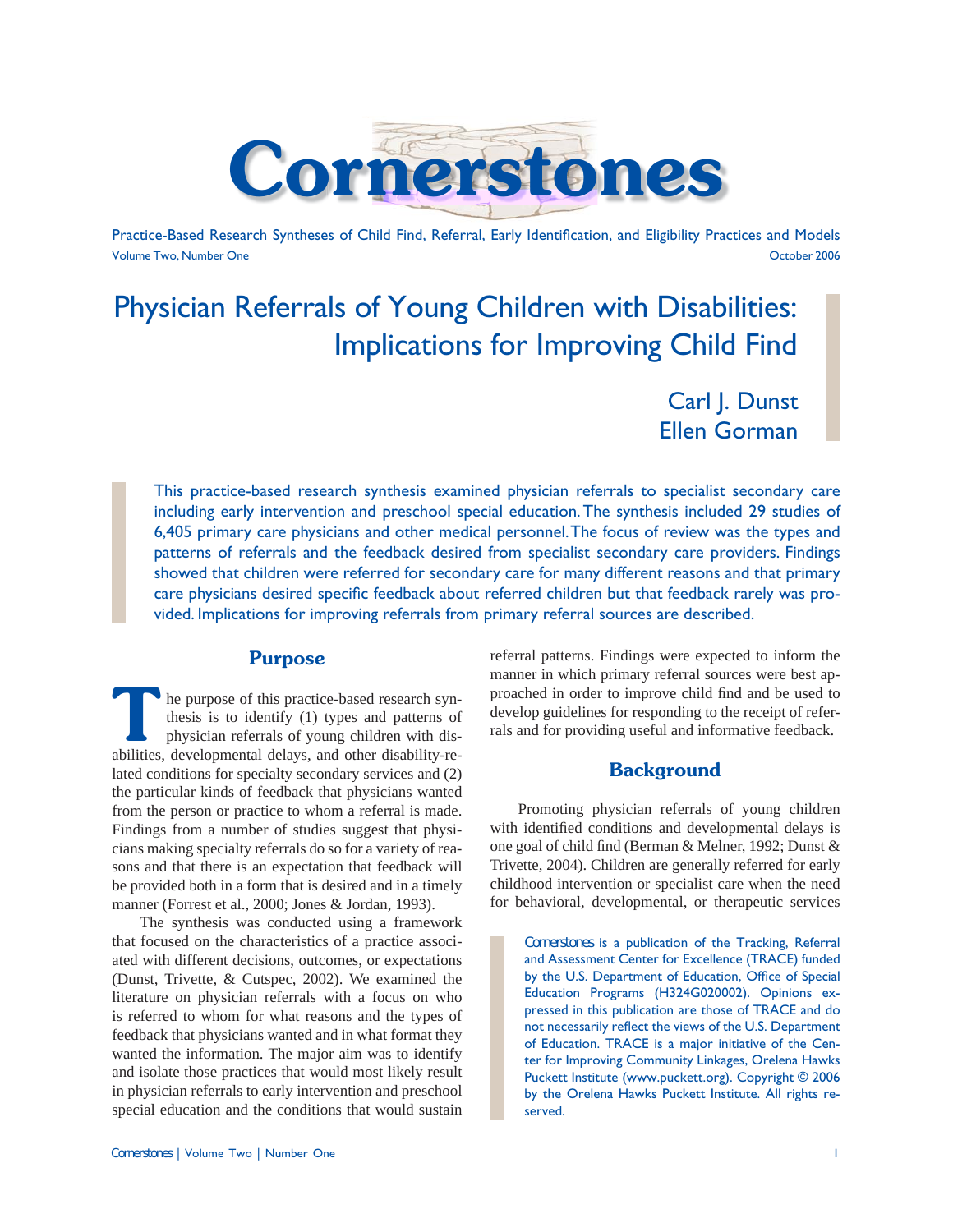is recognized as needed and warranted. The extent to which a referral is likely to be made is dependent in part on a belief that specialist care will benefit a patient (Forrest, Nutting, Starfield, & Von Schrader, 2002; Javalgi, Joseph, Gombeski, & Lester, 1993).

 Recent years have seen an increase in the number of articles describing the importance and value of the physician/early intervention interface (e.g., Berman & Melner, 1992; Helm & Shishmanian, 1997; Solomon, 1995). Results from a number of studies indicate that physician satisfaction with referrals is dependent to a large degree on physician/referral care specialist coordination and communication (Forrest et al., 2000; Jones & Jordan, 1993; Parker, Wright, Robertson, & Sengoz, 1996). Information obtained from physicians as part of activities at the Tracking, Referral and Assessment Center for Excellence (TRACE) indicates that many early intervention practitioners and secondary care specialists do not provide feedback about referrals made by the physicians. These same physicians indicated that when no feedback is provided, they typically cease making referrals to these practitioners and secondary care specialists.

### *Description of the Practice*

 Referral means the procedures or steps taken by an individual (e.g., physician) or entity (e.g., NICC) on behalf of an infant, a toddler, or a preschooler to obtain the opinion, supports, or services of another individual (e.g., early intervention practitioner) or entity (e.g., early intervention program). The term is used specifically by TRACE to mean the efforts of Part C/Part B(619) program personnel to promote or increase referrals to early intervention or preschool special education by physicians, hospitals, child care personnel, information and referral programs, and other primary referral sources (Berman & Melner, 1992).

 A referral involves both the person making a referral and person to whom a referral is made. Persons making a referral do so because they consider a specialty provider a source of advice, assistance, treatment, etc. that will benefit the person being referred. Primary referral sources are especially interested in knowing that a referral was received and processed, and want to be kept informed about the decision and course of action taken by the specialist care provider. Studies that included information about the referral process, the reasons for referrals, or the feedback desired by primary referral services constituted the focus of this research synthesis.

# **Search Strategy**

#### *Search Terms*

Identification of relevant studies was done using *referral* as a major subject heading in combination with

one of the following keywords: *physician\*, pediatri\*, paedatri\*, neonatol\*, perinatol\*, family practi\*, general practi\*, primary care,* and *primary health care*.

#### *Sources*

 The following databases were searched for relevant studies: Psychological Abstracts online (PsycINFO), Educational Resources Information Center (ERIC) database, MEDLINE, Cumulative Index to Nursing and Allied Health Literature (CINAHL), Health Source: Nursing/Academic Edition, Cochrane databases, OCLC PapersFirst, and World Cat. In addition to these databases, the Referral Study of the American Academy of Pediatrics, Pediatric Research in Office Settings' (PROS) Web site was examined for relevant studies. Hand searches were done of the reference sections of identified studies.

#### *Selection Criteria*

 Studies were included in the synthesis if persons constituting the focus of referral were children birth-to-17 years of age and the children were referred by a primary care physician to a secondary care provider. This included referrals to other physicians, developmental therapists, or early childhood intervention practitioners. Studies were also included if they described the kinds of feedback physicians wanted from a secondary specialist care provider.

## **Search Results**

 Twenty nine (29) studies were located that meet the inclusion criteria. Table 1 includes background information about the study participants, the number of children who were referred, and the age ranges of the children. Twenty two (22) studies investigated pediatrician referrals, 9 studies investigated general practitioner referrals, 7 studies investigated family physician referrals, and the remaining studies investigated the referrals of other kinds of physicians and medical personnel. The 29 studies included 6,405 physicians.

 The children for which age ranges were provided were between birth and 17 years of age with most being between birth and 12 years of age. Twelve (12) studies investigated referrals of children birth-to-3 years of age; two studies investigated referrals of children 3-to-5 years of age, and four studies investigated referrals of children birth-to-5 years of age. Studies of infants, toddlers, and preschoolers represented about two thirds (62%) of all studies included in the synthesis.

#### **Synthesis Findings**

 Table 2 shows the reasons for referrals, the type of specialists to whom referrals were made, and the kinds of feedback expected or requested by the referring physi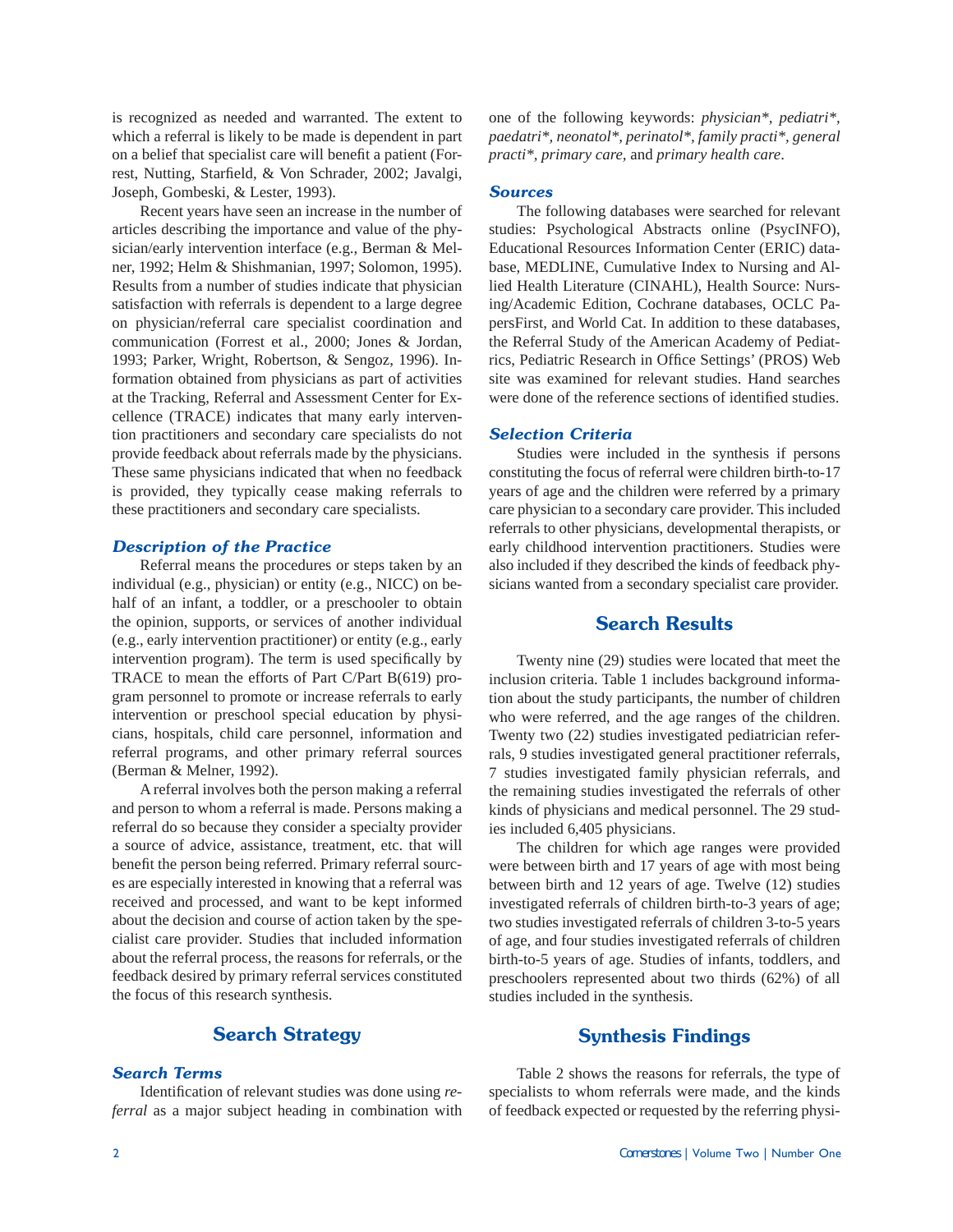cians. The reasons for referrals were described in 79% of the studies, the type of specialist to whom referrals were made was included in 93% of the studies, and 45% of the studies included information about feedback that was desired or requested.

#### *Reasons for Referrals*

 There were 87 different child conditions that triggered referrals. Table 3 shows the conditions organized into 2 main categories and 10 subcategories. The behavioral and developmental concerns included conditions that would typically make a child eligible for early intervention or preschool special education (e.g., Down syndrome, sensory impairments). The medical and health concerns included conditions that are not generally associated with developmental delays or disabilities even without medical treatment (e.g., dermatitis, skin lesions) and conditions that have a high probability of behavioral or developmental difficulties if not treated medically (e.g., seizures, otitis media). Almost two thirds of the reasons for referrals were behavioral- or developmental-related conditions and about one third of the referrals were for medical and health conditions.

 The behavioral and developmental conditions of referred children included, but were not limited to, speech and language disorders or delays (5%); global (5%), mild (4%), and severe developmental delays (3%); behavioral problems (4%); and motor delays and disorders (3%). The medical conditions of referred children included, but were not limited to, diabetes (4%), asthma (4%), and congenital heart disease (3%).

#### *Secondary Referral Specialists*

 Referrals were made to 53 different kinds of practitioners and programs or organizations. The types of specialists to whom referrals were made were one of three kinds of professionals: physicians and other medical specialists (54%), developmental and behavioral specialists (29%), and therapists (14%). Three (3) percent of the children were referred to other professionals.

 The physicians and other medical specialists included pediatric sub-specialists (9%), orthopedic surgeons (5%), otolaryngologists (4%), dermatologists (4%), and neurologists (4%). The developmental and behavioral specialists included psychologists (9%), early childhood intervention practitioners (6%), and educators (3%). The therapists included speech and language pathologists (5%), physical therapists (4%), audiologists (3%), and occupational therapists (2%).

#### *Patterns of Referrals*

 Patterns of referrals were determined by examining the relationship between reasons for referral and secondary referral specialists (behavioral/developmental,

medical, therapist). Table 4 shows the percent of children referred to the different secondary specialists. Results showed, as would be expected, that a child's presenting condition was associated with the type of specialist to whom the children were referred,  $\chi^2 = 144.20$ , df = 16, p  $< .0001.$ 

 Results showed that children with certain presenting conditions were more likely to be referred to certain types of specialist secondary care providers or programs. Children with major medical conditions were more likely to be referred to medical specialists. Children at risk for poor outcomes (for environmental or biological reasons), children with social-emotional or behavioral problems, and children with developmental delays were more likely to be referred to behavioral or developmental specialists. Children with speech and language delays or disorders were more likely to be referred to therapists. These findings were not unexpected and reflect the fact that physicians use a child's presenting condition as the basis of making decisions regarding where and to whom a referral is made and considered most appropriate.

#### *Feedback*

 There were 68 different instances of feedback that was desired or requested by the referring physicians. The types of feedback were organized into five categories and included: eligibility determination, evaluation results, intervention, progress reports, and physician involvement. The percent of types of feedback in each category was 15% for eligibility determination, 26% for evaluation results, 20% for intervention, 24% for progress reports, and 15% for physician involvement.

 Eligibility determination included acknowledging the receipt of a referral, status of scheduling an evaluation, and an indication that the child was or was not eligible for services or program enrollment. Evaluation results included assessment results and findings, assessment reports, and diagnostic results. Intervention included information about available services, treatment options, and IFSP/IEP plans. Progress reports included information on child progress, feedback on type and frequency of service provision, and changes in service provision. Physician involvements include coordination of child services, joint follow-up communication, and face-to-face visits by the practitioners in the physicians' offices.

 Information available in the research reports was examined to determine the extent to which desired feedback was provided to the referring physicians. There was a very large difference between wanting to receive feedback and actually being provided information. Only 12% of referrals that included requests for feedback actually occurred. These findings are very similar to those reported by HaileMariam et al. (2002) who found dis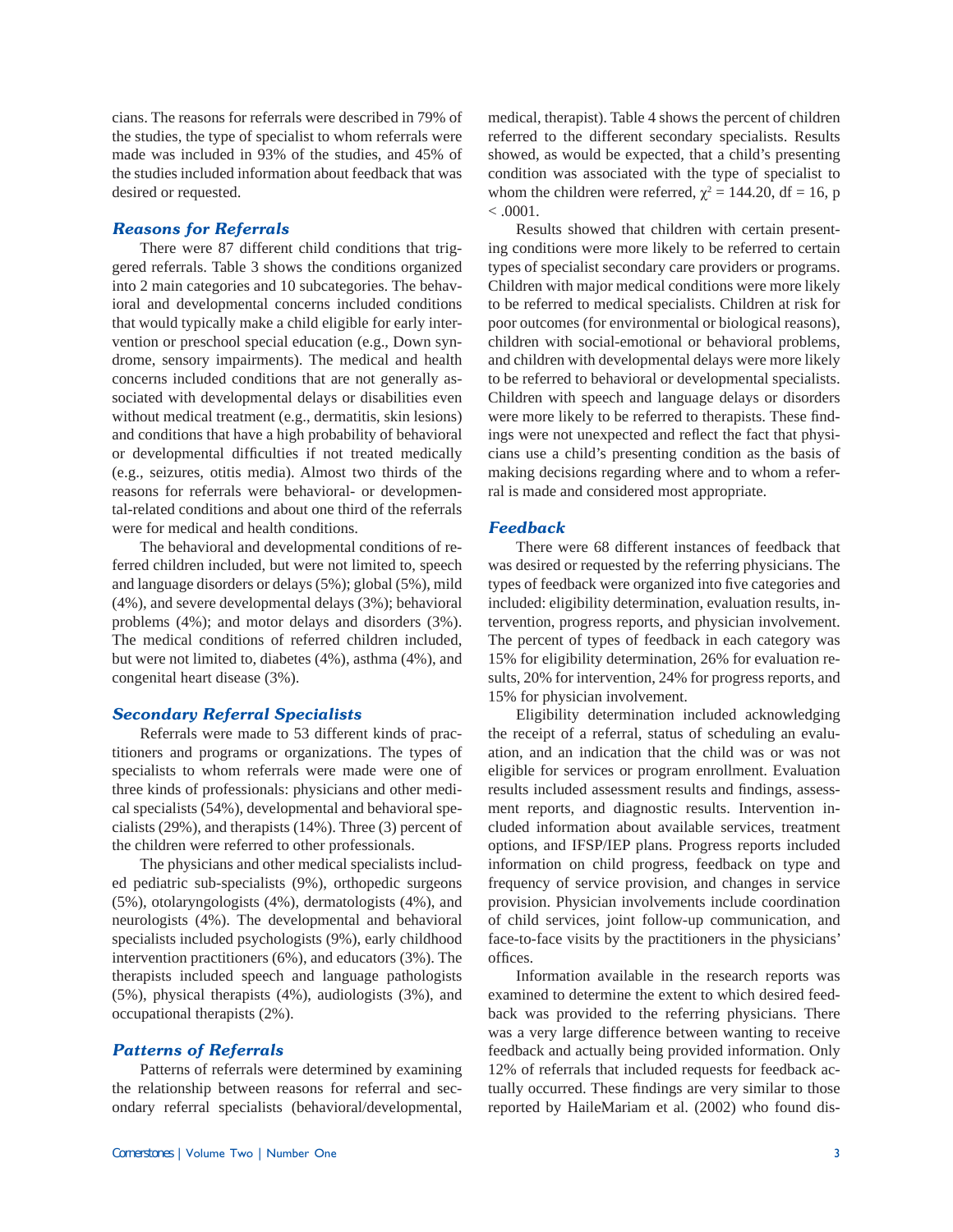crepancies between preferred physician feedback and frequency and type of feedback received.

## **Conclusion**

 Findings from this practice-based research synthesis indicate that primary care physicians make referrals for a broad range of child medical, behavioral, and developmental conditions, and that those referrals are made to a host of specialists. Findings also show that primary care physicians expect different kinds of feedback but often are not informed about the children being referred.

 The reasons physicians make or do not make referrals to secondary referral specialist care is complex and is often difficult to easily change (Faulkner et al., 2003; Grimshaw et al., 2005). Findings from a study conducted by TRACE indicate that children who are clearly eligible for early intervention are not referred for these services when a child's presenting medical condition took precedence in terms of the focus of treatment (Trivette & Dunst, 2006a). The patterns of referrals found in this synthesis indicate that there is a clearly discernable relationship between a child's presenting condition and type of referral. Knowledge of these kinds of patterns of referrals can be especially informative in terms of targeting child find activities (Blancquaert, Zvagulis, Gray-Donald, & Pless, 1992; Forrest, Majeed, Weiner, Carroll, & Bindman, 2003; Rushton, Bruckman, & Kelleher, 2002).

 Studies by HaileMariam et al. (2002) and Jones and Jordan (1993) indicate that referring physicians desire many different kinds of feedback from secondary care specialists, but that they often do not receive feedback or the feedback is in a form that is deemed not helpful. Results from this synthesis essentially are the same. Inasmuch as satisfaction with referrals is an important factor associated with referral rates, providing the right kind of feedback is highly indicated (Forrest, Glade, Baker et al., 1999; Parker et al., 1996; Rothschild, 2002).

#### *Implications for Practice*

 Results from this research synthesis were used, in part, to develop a feedback section of a universal referral form for use by primary referral sources (Trivette & Dunst, 2006b). The feedback section provides a primary referral source the opportunity to indicate the type(s) of feedback or information desired from an early intervention or preschool special education program in response to a referral. The particular feedback items included on the referral form are the ones identified in this practicebased research synthesis as the type of information most desired by physicians. A version of the referral form is included as part of an American Academy of Pediatrics (in press) policy statement on early intervention.

 The results from the syntheses are also being used to develop a child find practice guide that early intervention and preschool special education practitioners can use to provide timely feedback in a form most desired by physicians and other primary referral sources (Dunst, in preparation). The practice guide includes a checklist and an example of a feedback form that can be used to acknowledge referrals and provide feedback as services are provided. The checklist, for example, includes items to determine whether a reply is made to a referral source, whether the status of eligibility determination is communicated to the primary referral source, and whether feedback is routinely provided on the provision and monitoring of child service provision and progress.

 A nontechnical summary of this practice-based research synthesis is available for practitioners and parents (*Endpoints*, Volume 2, Number 1) that includes a description of the key characteristics of referral patterns and desired feedback. The *Endpoints* summarizes the major findings in this paper and includes information for improving child find and increasing and maintaining referrals from primary referral sources. The content should prove informative in terms of those child find and referral practices that should improve early childhood intervention/primary referral source communication.

## **References**

- Adams, G. L. (1982). Referral advice given by physicians. *Mental Retardation, 20*, 16-20.
- American Academy of Pediatrics, Council on Children with Disabilities. (in press). Role of the medical home in family-centered early intervention services: Policy statement. *Pediatrics*.
- American Academy of Pediatrics, Division of Health Policy Research. (2002, November). *Pediatricians' experiences with identifi cation of children <36 months at risk for developmental problems and referral to early identifi cation programs* (Periodic Survey of Fellows #53). Elk Grove Village, IL: Author.
- Berman, C., & Melner, J. (1992). *Communicating with primary referral sources: A synthesis report*. Chapel Hill, NC: National Early Childhood Technical Assistance System (ERIC Document Reproduction Service No. ED349754).
- Blancquaert, I. R., Zvagulis, I., Gray-Donald, K., & Pless, I. B. (1992). Referral patterns for children with chronic disease. *Pediatrics, 90*, 71-74.
- Buck, D. M., Cox, A. W., Shannon, P., & Hash, K. (2001). Building collaboration among physicians and other early intervention providers: Practices that work. *Infants and Young Children, 13*(4), 11-20.
- Chithiramohan, R. N., Ballard, C. G., Baxter, M. A., Jones, L., Handy, S., McGibben, L., Sheikh, A., &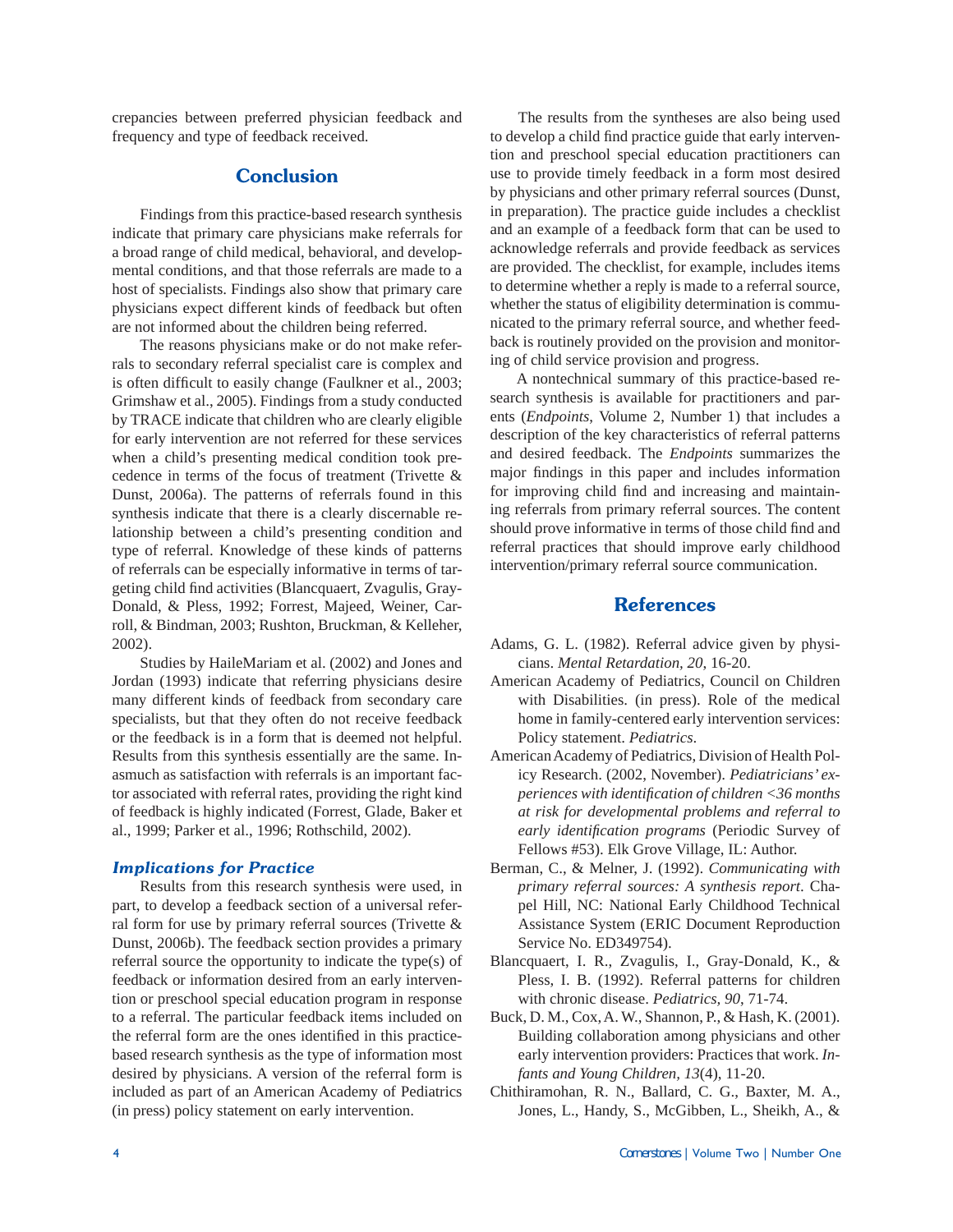Silveira, R. (1993). Factors influencing general practitioners referral to a child psychiatric service. *Irish Journal of Psychological Medicine, 10*, 144-147.

- Christie, E., & Evesham, M. (1998). Changing referral patterns to ensure earlier identification of dysfluent pre-schoolers. *International Journal of Language and Communication Disorders, 33*(Suppl), 352- 357.
- Dunst, C. J. (in preparation). Promoting and sustaining referrals to early intervention and preschool special education. *TRACE Practice Guide 2*(2).
- Dunst, C. J., & Trivette, C. M. (2004). Toward a categorization scheme of child find, referral, early identification and eligibility determination practices. *Tracelines, 1*(2), 1-18. Available at http://www. tracecenter.info/tracelines/tracelines\_vol1\_no2.pdf
- Dunst, C. J., Trivette, C. M., & Cutspec, P. A. (2002). Toward an operational definition of evidence-based practices. *Centerscope, 1*(1), 1-10. Available at http://www.evidencebasedpractices.org/centerscope/centerscopevol1no1.pdf
- Epps, S., & Kroeker, R. (1995). Physician early intervention referral as a function of child age and level of developmental delay. *Mental Retardation, 33*, 104- 110.
- Esposito, R. R. (1978). Physicians' attitudes toward early intervention. *Physical Therapy, 58*, 160-170.
- Faulkner, A., Mills, N., Bainton, D., Baxter, K., Kinnersley, P., Peters, T. J., & Sharp, D. (2003). A systematic review of the effect of primary care-based service innovations on quality and patterns of referral to specialist secondary care. *British Journal of General Practice, 53*, 878-884.
- Forrest, C. B., Glade, G. B., Baker, A. E., Bocian, A., von Schrader, S., & Starfield, B. (2000). Coordination of specialty referrals and physician satisfaction with referral care [Electronic version]. *Archives of Pediatrics and Adolescent Medicine, 154*, 499-506.
- Forrest, C. B., Glade, G. B., Baker, A. E., Bocian, A. B., Kang, M., & Starfield, B. (1999). The pediatric primary-specialty care interface. *Archives of Pediatrics and Adolescent Medicine, 153*, 705-714.
- Forrest, C. B., Glade, G. B., Starfield, B., Baker, A. E., Kang, M., & Reid, R. J. (1999). Gatekeeping and referral of children and adolescents to specialty care [Electronic version]. *Pediatrics, 104*, 28-34.
- Forrest, C. B., Majeed, A., Weiner, J. P., Carroll, K., & Bindman, A. B. (2003). Referral of children to specialists in the United States and the United Kingdom. *Archives of Pediatrics and Adolescent Medicine, 157*, 279-284.
- Forrest, C. B., Nutting, P. A., Starfield, B., & Von Schrader, S. (2002). Family physicians' referral decisions: Results from the ASPN referral study. *Journal of*

*Family Practice, 51*, 215-222.

- Glade, G. B., Forrest, C. B., Starfield, B., Baker, A. E., Bocian, A. B., & Wasserman, R. C. (2002). Specialty referrals made during telephone conversations with parents: A study from the pediatric research in office settings network. *Ambulatory Pediatrics, 2*, 93-98.
- Goodman, J. F., & Cecil, H. S. (1987). Referral practices and attitudes of pediatricians toward young mentally retarded children. *Journal of Developmental and Behavioral Pediatrics, 8*, 97-105.
- Grimshaw, J. M., Winkens, R. A. G., Shirran, L., Cunningham, C., Mayhew, A., Thomas, R., & Fraser, C. (2005). Interventions to improve outpatient referrals from primary care to secondary care (Review). *Cochrane Database of Sytematic Reviews*, Issue 4. Art. No. CD005471.
- HaileMariam, A., Bradley-Johnson, S., & Johnson, C. M. (2002). Pediatricians' preferences for ADHD information from schools. *School Psychology Review, 31*, 94-105.
- Helm, D. T., & Shishmanian, E. (1997). Information pediatricians need about early intervention. *Children's Health Care, 26*, 255-264.
- Hess, L. J., Dohrman, K., & Huneck, B. (1997). Communication begins at birth: Are infants at-risk for delays identified early enough? Infant-Toddler Interven*tion: The Transdisciplinary Journal, 7*, 111-122.
- Humera, F. (1994). Informing physicians about the relevance of PL 99-457: An experimental evaluation of a dissemination method. *Dissertation Abstracts International, 56*(04), 1239A. (UMI No. 9527210).
- Javalgi, R., Joseph, W. B., Gombeski, W. R., & Lester, J. A. (1993, Summer). How physicians make referrals. *Journal of Health Care Marketing*, 6-17.
- Jones, S., & Jordan, B. (1993). Communications between medical referrers and child psychiatry staff. *Australian and New Zealand Journal of Psychiatry, 27*, 683-685.
- Lees, R., Stark, C., Baird, J., & Birse, S. (2000). Primary care professionals' knowledge and attitudes on speech disfluency in preschool children [Electronic version]. *Child Language Teaching and Therapy, 16*, 241-254.
- Majnemer, A., Shevell, M. I., Rosenbaum, P., & Abrahamowicz, M. (2002). Early rehabilitation service utilization patterns in young children with developmental delays. *Child: Care, Health and Development, 28*, 29-37.
- Parker, G., Wright, M., Robertson, S., & Sengoz, A. (1996). To whom do you refer? A referrer satisfaction study. *Australian and New Zealand Journal of Psychiatry, 30*, 337-342.
- Rothschild, P. (2002). *The attitudes of pediatricians that infl uence referrals of mildly developmentally de-*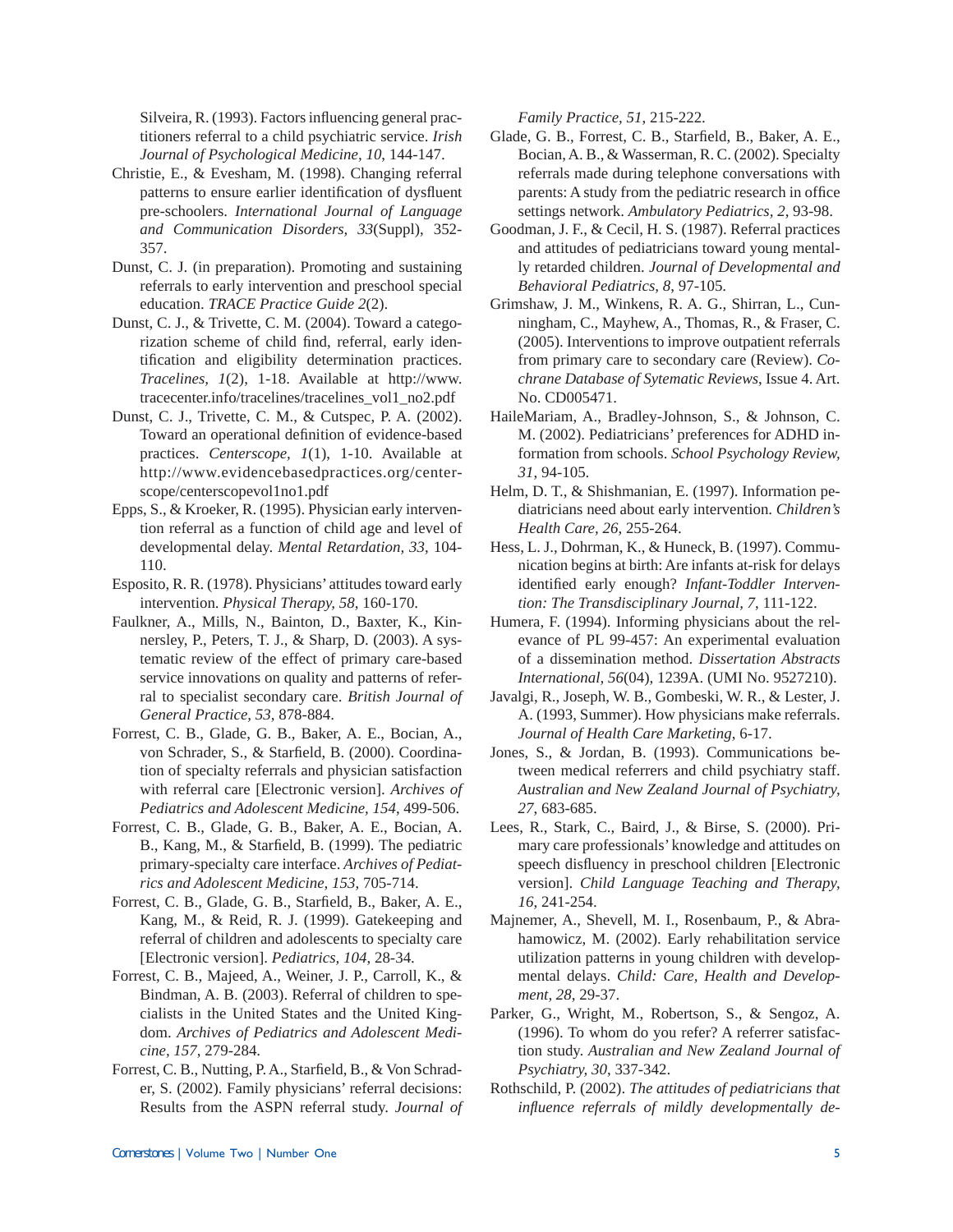*layed children ages birth to three years old to early intervention occupational therapy*. Unpublished master's thesis, Richard Stockton College of New Jersey, Pomona.

- Rushton, J., Bruckman, D., & Kelleher, K. (2002). Primary care referral of children with psychosocial problems [Electronic version]. *Archives of Pediatrics and Adolescent Medicine, 156*, 592-598.
- Scott, F. G., Lingaraju, S., Kilgo, J. L., Kregel, J., & Lazzari, A. (1993). A survey of pediatricians on early identification and early intervention services. *Journal of Early Intervention, 17*, 129-138.
- Shevell, M. I., Majnemer, A., Rosenbaum, P., & Abrahamowicz, M. (2001). Profile of referrals for early childhood developmental delay to ambulatory subspecialty clinics. *Journal of Child Neurology, 16*, 645-650.
- Shonkoff, J. P., Dworkin, P. H., Leviton, A., & Levine, M. D. (1979). Primary care approaches to developmental disabilities. *Pediatrics, 64*, 506-514.
- Sices, L., Feudtner, C., McLaughlin, J., Drotar, D., & Williams, M. (2004). How do primary care physicians manage children with possible developmental delays? A national survey with an experimental design. *Pediatrics, 113*, 274-282.
- Singh, N. N., & Winton, A. S. W. (1984). Increasing physicians' awareness and use of community resources

for mentally retarded persons. *Journal of Mental Defi ciency Research, 28*, 199-205.

- Solomon, R. (1995). Pediatricians and early intervention: Everything you need to know but are too busy to ask. *Infants and Young Children, 7*(3), 38-51.
- Teplin, S. W., & Escolar, M. L. (2000, April). *NC early intervention (EI) services and child health providers: Strengthening collaborations: Survey of NC health providers regarding EI services*. Chapel Hill: University of North Carolina at Chapel Hill.
- Trivette, C. M., & Dunst, C. J. (2006a). Tracking pathways of referrals to early intervention. *Snapshots, 2*(5), 1-4. Available at http://www.tracecenter.info/ snapshots/snapshots\_vol2\_no5.pdf
- Trivette, C. M., & Dunst, C. J. (2006b). A universal referral form for use by primary referral sources. *TRACE Practice Guide: Referral, 1*(2), 1-4. Available at http://www.tracecenter.info/practiceguides/ practiceguides\_vol1\_no2.pdf

## **Authors**

Carl J. Dunst, Ph.D., is Co-Principal Investigator at TRACE and Co-Director of the Orelena Hawks Puckett Institute, Asheville, North Carolina (dunst@puckett. org). Ellen Gorman, M.Ed., is a Research Assistant at the Puckett Institute (egorman@puckett.org).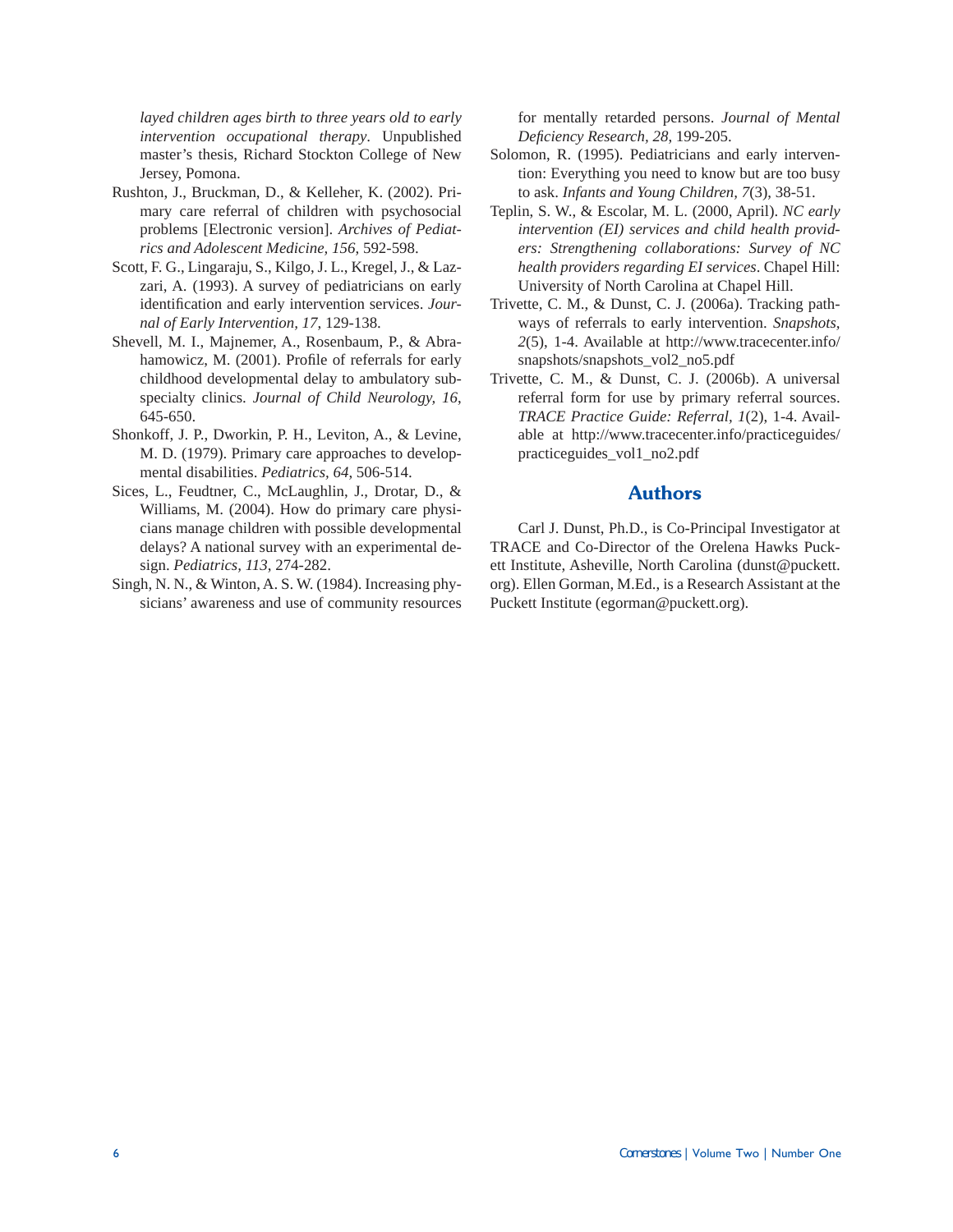# Table 1 *Number and Age Range of Children Referred by the Study Participants*

|                                             |                                                                                                                    |              | Referred Children           |                      |
|---------------------------------------------|--------------------------------------------------------------------------------------------------------------------|--------------|-----------------------------|----------------------|
|                                             | Participants                                                                                                       |              | Number Referred             |                      |
| Study                                       | Physicians                                                                                                         | Number       | (actual or<br>hypothetical) | Age Group<br>(years) |
| Adams (1982)                                | Pediatricians, general practitioners                                                                               | 90           | 270                         | Newborn              |
| American Academy of<br>Pediatrics (2002)    | Pediatricians<br>649                                                                                               |              | Not reported                | $0 - 3$              |
| Blancquaert et al. (1992)                   | Pediatricians, general practitioners                                                                               | 754          | Not reported                | < 16                 |
| Buck et al. (2001)                          | Pediatricians, family physicians                                                                                   | 640          | Not reported                | Not reported         |
| Chithiramohan et al. (1993)                 | General practitioners                                                                                              | 130          | Not reported                | Not reported         |
| Christie & Evesham (1998)<br>(Sample 1)     | General practitioners, health visitors                                                                             | Not reported | 1460                        | < 5                  |
| Christie & Evesham (1998)<br>(Sample 2)     | General practitioners, health visitors                                                                             | Not reported | 896                         | $5 - 16$             |
| Epps & Kroeker (1995)                       | Family physicians                                                                                                  | 59           | $\overline{4}$              | $1 - 3$              |
| Esposito (1978)                             | Pediatricians, pediatric neurologists                                                                              | 28           | Not reported                | < 1                  |
| Forrest et al. (2003) (Sample 1)            | Managed health care with primary care<br>Not reported<br>physicians as gatekeeper, HMOs,<br>point-of-service plans |              | 27,877                      | $0 - 17$             |
| Forrest et al. (2003) (Sample 2)            | General practitioners                                                                                              | Not reported | 19,254                      | $0 - 17$             |
| Forrest et al. (2000)                       | Pediatricians                                                                                                      | 122          | 963                         | $<1- \geq 11$        |
| Forrest, Glade, Baker, et al. (1999)        | Pediatricians                                                                                                      | 142          | 1854                        | $< 1 - 11 +$         |
| Forrest, Glade, Starfield, et al.<br>(1999) | Pediatricians                                                                                                      | 142          | 779                         | $0 - 11 +$           |
| Glade et al. (2002) (Sample 1)              | Pediatricians                                                                                                      | 142          | 506                         | $0 - 17$             |
| Glade et al. (2002) (Sample 2)              | Pediatricians                                                                                                      | 142          | 1310                        | $0 - 17$             |
| Goodman & Cecil (1987)                      | Pediatricians                                                                                                      | 259          | 12                          | $1 - 4$              |
| HaileMariam et al. (2002)                   | Pediatricians                                                                                                      | 332          | Not reported                | $5 - 12$             |
| Helm & Shishmanian (1997)                   | Pediatricians                                                                                                      | 132          | Not reported                | $0 - 3$              |
| Hess et al. (1997)                          | Pediatricians, general practitioners                                                                               | 42           | Not reported                | $0 - 3$              |
| Humera (1994)                               | Pediatricians, family physicians                                                                                   | 38           | 14                          | $0 - 3$              |
| Jones & Jordan (1993)                       | Pediatricians, general practitioners                                                                               | 60           | Not reported                | Not reported         |
| Lees et al. $(2000)$ (Sample 1)             | General practitioners                                                                                              | 114          | $\overline{0}$              | $3 - 5$              |
| Lees et al. $(2000)$ (Sample 2)             | Health visitors                                                                                                    | 49           | 6                           | $3 - 5$              |
| Majnemer et al. (2002)                      | Physicians, other health<br>professionals, school, parents                                                         | Not reported | 129                         | < 5                  |
| Rothschild (2002)                           | Pediatricians                                                                                                      | 11           | Not reported                | $0 - 3$              |
| Rushton et al. (2002)                       | Pediatricians, family physicians                                                                                   | 385          | 650                         | $4 - 15$             |
| Scott et al. (1993)                         | Pediatricians, specialty pediatricians                                                                             | 342          | Not reported                | $0 - 3$              |
| Shevell et al. (2001)                       | Pediatricians, general practitioners,<br>specialty physicians, allied self                                         | 79           | 224                         | < 5                  |
| Shonkoff et al. (1979)                      | Pediatricians                                                                                                      | 97           | Not reported                | $0 - 5$              |
| Sices et al. (2004)                         | Pediatricians, family physicians                                                                                   | 540          | $\overline{4}$              | $1 - 3$              |
| Singh & Winton (1984) (Sample 1)            | Family physicians                                                                                                  | 400          | Not reported                | Not reported         |
| Singh & Winton (1984) (Sample 2)            | Family physicians                                                                                                  | 304          | Not reported                | Not reported         |
| Teplin & Esolar (2000)                      | Pediatricians, family physicians,<br>pediatric or family nurse<br>practitioners and sub-specialists                | 607          | Not reported                | $0 - 3$              |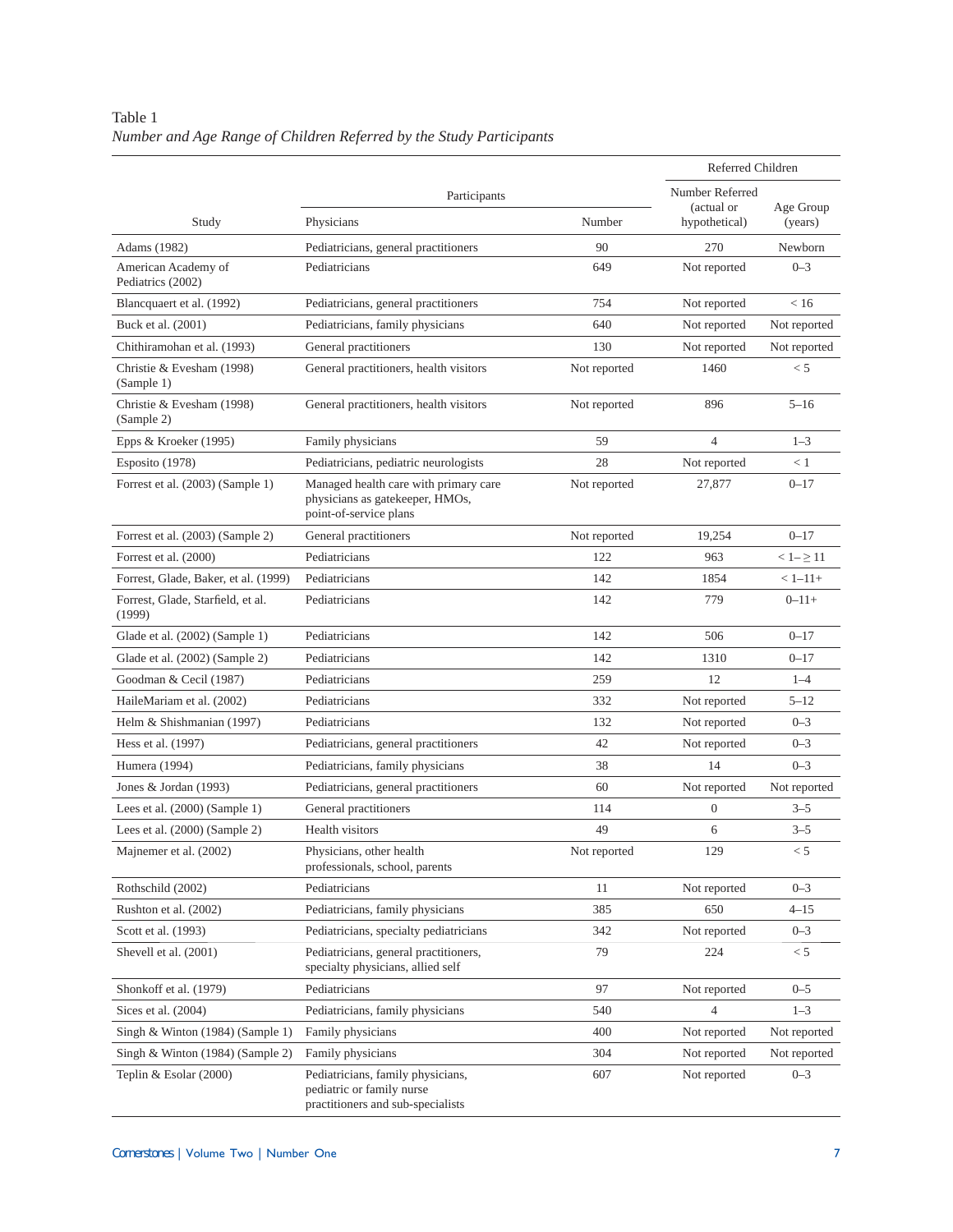| Table 2                                                                      |  |  |
|------------------------------------------------------------------------------|--|--|
| Reasons for Referrals, Referral Specialists, and Types of Requested Feedback |  |  |

| Study                                       | <b>Reason for Referral</b>                                                                                 | Type of Specialist<br>Patient Was Referred To | Requested Feedback                                                                                        |
|---------------------------------------------|------------------------------------------------------------------------------------------------------------|-----------------------------------------------|-----------------------------------------------------------------------------------------------------------|
| Adams (1982)                                | Developmental delay,<br>identified condition                                                               | Developmental, medical                        | Not reported                                                                                              |
| American Academy of<br>Pediatrics (2002)    | Developmental delay, speech/language,<br>sensory, motor, at risk, social/emotional                         | Developmental, medical                        | Assessment results, treatment,<br>progress report, eligibility, referral<br>contact made, referral source |
| Blancquaert et al. (1992)                   | Health                                                                                                     | Medical                                       | Referring physician involvement                                                                           |
| Buck et al. (2001)                          | Not reported                                                                                               | Developmental                                 | Progress report                                                                                           |
| Chithiramohan et al. (1993)                 | Health, motor, at risk, social/emotional                                                                   | Developmental, medical                        | Not reported                                                                                              |
| Christie & Evesham (1998)                   | Speech/language                                                                                            | Therapy                                       | Not reported                                                                                              |
| Epps $&$ Kroeker (1995)                     | Developmental delay                                                                                        | Developmental, medical,<br>therapy            | Not reported                                                                                              |
| Esposito (1978)                             | Sensory, motor, identified condition                                                                       | Developmental                                 | Not reported                                                                                              |
| Forrest et al. (2003)                       | Sensory, health, motor, social/emotional,<br>identified condition                                          | Medical                                       | Timely response                                                                                           |
| Forrest et al. (2000)                       | Not reported                                                                                               | Medical                                       | Progress report, referral contact made                                                                    |
| Forrest, Glade, Baker, et al.<br>(1999)     | Developmental delay, speech/language,<br>sensory, motor, at risk, social/emotional<br>identified condition | Developmental, medical,<br>therapy            | Treatment, referring physician<br>involvement                                                             |
| Forrest, Glade, Starfield, et<br>al. (1999) | Heath, social/emotional                                                                                    | Not reported                                  | Treatment                                                                                                 |
| Glade et al. (2002)                         | Not reported                                                                                               | Medical                                       | Progress report, referral contact made                                                                    |
| Goodman & Cecil (1987)                      | Developmental delay                                                                                        | Not reported                                  | Not reported                                                                                              |
| HaileMariam et al. (2002)                   | Identified condition                                                                                       | Medical                                       | Assessment results, progress report,<br>eligibility                                                       |
| Helm & Shishmanian (1997)                   | Not reported                                                                                               | Developmental                                 | Available services                                                                                        |
| Hess et al. (1997)                          | Speech/language                                                                                            | Developmental, medical,<br>therapy            | Referral contact made                                                                                     |
| Humera (1994)                               | Not reported                                                                                               | Developmental                                 | Not reported                                                                                              |
| Jones & Jordan (1993)                       | Not reported                                                                                               | Developmental                                 | Assessment results, treatment,<br>progress report, referral contact made                                  |
| Lees et al. $(2000)$                        | Speech/language                                                                                            | Therapy                                       | Not reported                                                                                              |
| Majnemer et al. (2002)                      | Developmental delay, speech/language,<br>motor, identified condition                                       | Therapy                                       | Not reported                                                                                              |
| Rothchild (2002)                            | Developmental delay                                                                                        | Developmental, therapy                        | Not reported                                                                                              |
| Rushton et al. (2002)                       | Developmental delay, health, at risk,<br>social/emotional, identified condition                            | Developmental, medical                        | Not reported                                                                                              |
| Scott et al. (1993)                         | Sensory, health, at risk, identified condition Developmental                                               |                                               | Not reported                                                                                              |
| Shevell et al. (2001)                       | Developmental delay, speech/language,<br>motor, identified condition                                       | Developmental, medical                        | Not reported                                                                                              |
| Shonkoff et al. (1979)                      | Developmental delay, speech/language,<br>sensory, motor, social/emotional,<br>identified condition         | Developmental, medical,<br>therapy            | Not reported                                                                                              |
| Sices et al. (2004)                         | Speech/language, motor, social/emotional                                                                   | Developmental, medical,<br>therapy            | Not reported                                                                                              |
| Singh & Winton (1984)                       | Developmental delay                                                                                        | Developmental, medical,<br>therapy            | Not reported                                                                                              |
| Teplin & Escolar (2000)                     | Developmental delay, motor,<br>at risk, social/emotional                                                   | Developmental, medical,<br>therapy            | Progress report, referral physician<br>involvement, available services                                    |